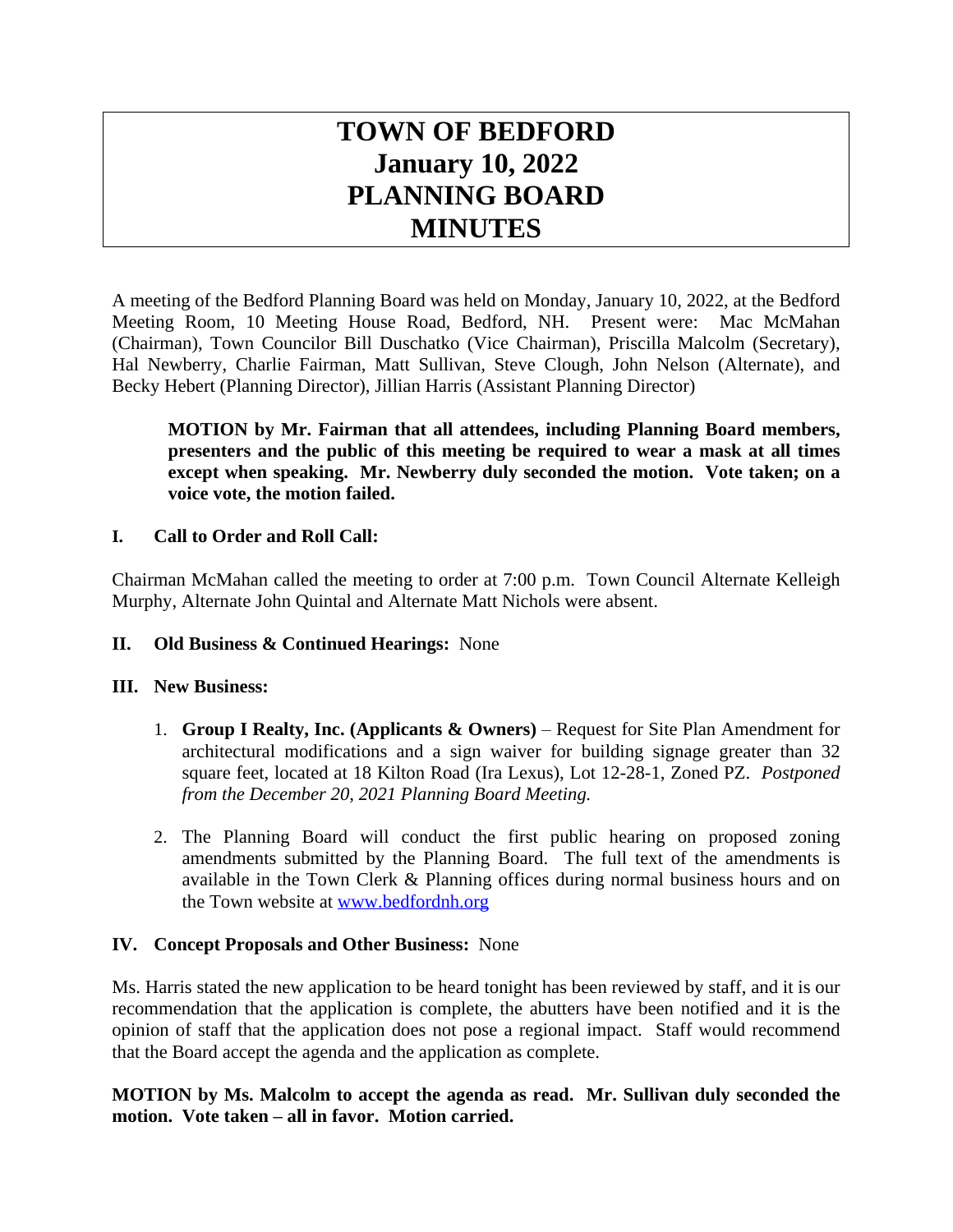#### **New Business:**

**1. Group I Realty, Inc. (Applicants & Owners) – Request for Site Plan Amendment for architectural modifications and a sign waiver for building signage greater than 32 square feet, located at 18 Kilton Road (Ira Lexus), Lot 12-28-1, Zoned PZ.** *Postponed from the December 20, 2021 Planning Board Meeting.*

Neil Sander of Independence Engineering, engineer of record for this application, Brad Johnson of Group I Automotive, owners, and David Clear of Clear Architectural Design, architect for the project introduced themselves.

Mr. Sanders stated IRA Lexus of Manchester is a dealership that was purchased by Group I in 2006 as part of the purchase of the IRA group of dealerships. In 2010 they applied for a site plan to upgrade the site, both in terms of site work and architectural work. At that time, waivers were requested of the signage code within the Performance Zone, and ultimately they were granted with approval to construct three wall signs and one pylon sign. Those consisted of a Lexus logo, IRA Lexus channel letters, and service channel letters. Originally this part of a Performance Zone waiver for signage is where they were granted the opportunity to put two wall signs on the same side of the building. Under this current proposal we are proposing to retain the same three signs on the front of the building, so we would be retaining that part of the waiver, but each sign will be slightly larger in order to the bring the site into compliance with Lexus's Vision USA Branding Program. Part of this application is also to reface both the building and the façade with a more updated look instead of the taupe concrete that most Lexus's look like from that era. The signage itself falls outside of the particulars of the Town code, and we are proposing to enlarge each sign. The Lexus logo will be 49 square feet, the IRA Lexus channel letters will be 57 square feet and the service channel letters will be 25 square feet. Also, there will be no changes to the pylon sign.

Mr. Sanders stated the first question is, is this waiver appropriate within the Performance Zone, and of the five standard that are set for applications within the Performance Zone, four of them are not affected. This is an existing site, there are no changes in environmentally acceptable uses, there are no changes in the diversity of uses as this is within a business park, there is no change on the return on public infrastructure, we are not proposing any new utility connections or any new roadway improvements as a part of this application, and there is no change to the local heritage or the nuisances created by this use. The only one of the standards that is affected is to minimize adverse traffic impacts in Kilton Road and Route 3 and the intent of this application, in addition to bringing it into compliance with Lexus' standards, it is to also increase the visibly of the site. Currently, as you approach Kilton Road from both the east and the west, you cannot see the site as you approach the traffic lights that are adjacent, that are on either side of the driveway. Increasing the size of the building signage will allow drivers to see that as they come from the major roads and since this is a destination, would make it easier to find if they are not familiar with the area, so we would actually be enhancing Criteria D of the Performance Zone standards.

Mr. Sanders stated as I mentioned, in 2011 the waiver was granted to allow three building signs on the one side of the building, we are requesting the same waiver, three signs, but we are requesting to increase to a total of 131 square feet total for the three of them. We have actually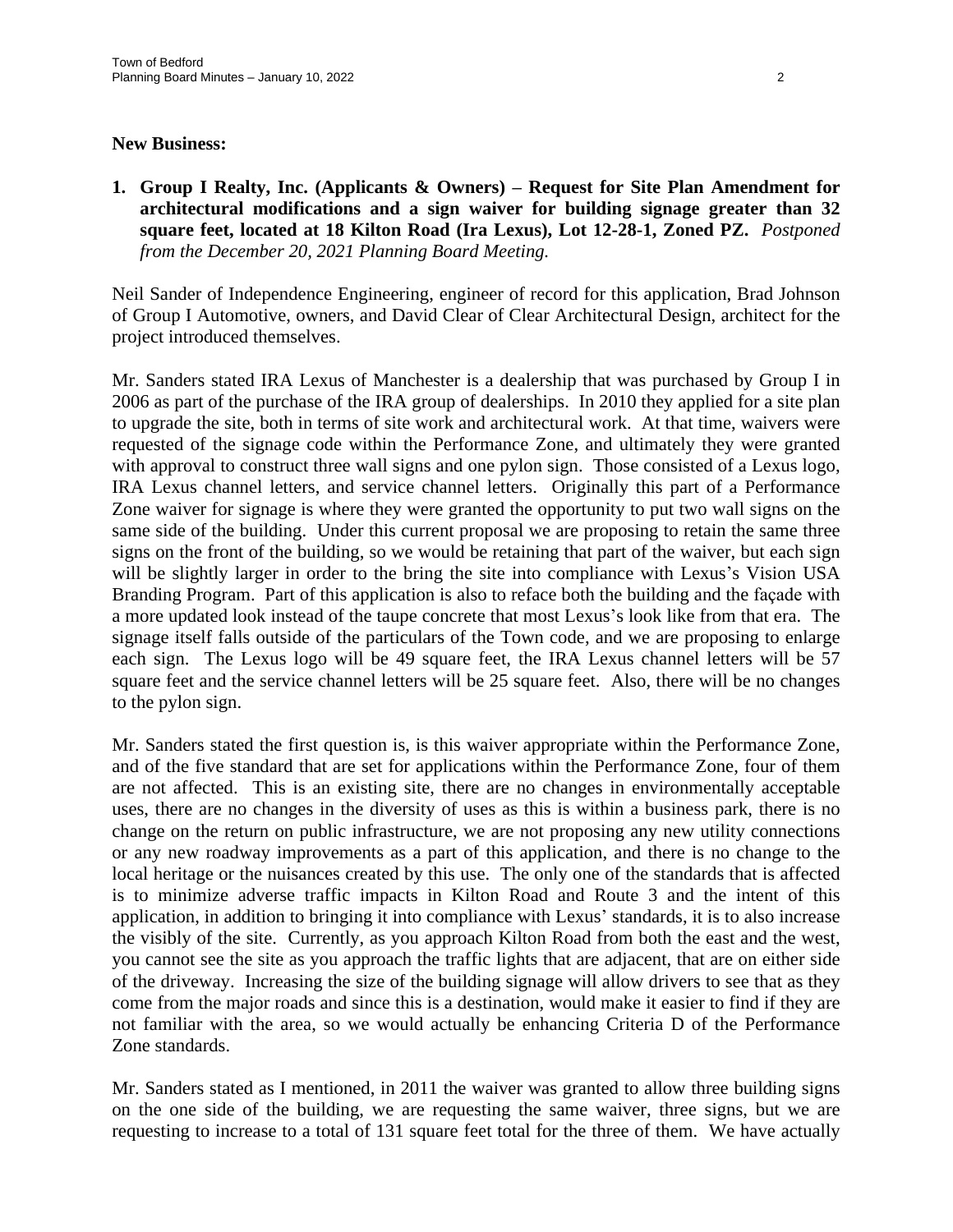reduced this from the initial application. After consultation with staff we think that the impact on to the structure is minimal, is less than what we had originally proposed, which was an additional building sign and two of them facing east to west on the front of the building as opposed to directly on the façade.

Chairman McMahan asked are you going to cover the architectural changes? Mr. Sanders replied yes. The architectural changes are actually very simple. I will turn it over to the architect, Mr. Clear.

Mr. Clear stated very simply, we are removing the beige angled façade overhangs that come out over the showroom and flattening them with vertical faces with a combination of silver ACM panels with a horizontal ribbed panel below. Part of the Lexus vision includes a darker charcoal metal panel blade wall. As Mr. Sanders stated, the original blade wall went perpendicular to what is being shown right now on the screen, but due to staff's concerns, we have flipped it to what you can see in this posted elevation. The blade wall is a charcoal ACM, the main façade is a silver ACM and below the silver is a charcoal ribbed panel, and then the entire back of the building, which is now beige concrete, we are painting a gray to match what we are doing in the front.

Chairman McMahan asked for comments or questions from the Board.

Mr. Fairman stated you said you are slightly increasing the size of the signs. One of them is going from a little under 13 square feet to 57 square feet. That is over three times the size of the sign. I don't see it as a slight increase in the size of the sign; you are greatly increasing the size of the sign. Mr. Sanders responded that is actually the channel letters that is 57 square feet; the logo is 48 square feet. Mr. Fairman stated I am just reading the staff report. They are certainly not slightly increasing in size. Mr. Clear stated the words IRA Lexus are currently 18 inches tall and the Lexus image requirement is for 24-inch tall channel letters, so as they get taller, they also spread out. Mr. Fairman stated I for one don't give a dang about Lexus requirements. Our requirements of why it is needed your excuse that it is needed to see it from South River Road doesn't go with me. People are going to be looking for Kilton Road, they are all going to be using GPS today, you don't need signage to help you find it from South River Road. Most people coming there will be coming off from the highway and coming in the other end and of course, you can't see it from Route 101 no matter how big you make the signs. Let's talk about why it is really needed. If I want to vote for a waiver, I need to know a really good reason why you need to increase the size of these signs almost three times as big in square footage. That is where I am at. You have to have some really good reasons. Mr. Sanders stated I think we are just going to have to disagree on the visibility question. Again, I am not from the area, so if I was looking for that Lexus coming off from Route 101, even approaching up to the traffic light, if that light is green, by the time I saw the Lexus sign, the rest of the uses in that business park are all office buildings, that is the only car dealership there. The pylon sign itself is near the road but it is short. Obviously Lexus has certain stages of sign that they would prefer to see on the buildings. If they could get one that is three times this size, they would, but we are trying to keep it within the restrictions of both the building, not too far outside the code, not too far outside of what Lexus wants, and still make it visible from the road.

Mr. Newberry stated please repost the 3D elevation. Are those signs in scale to the building? Mr. Sanders replied yes.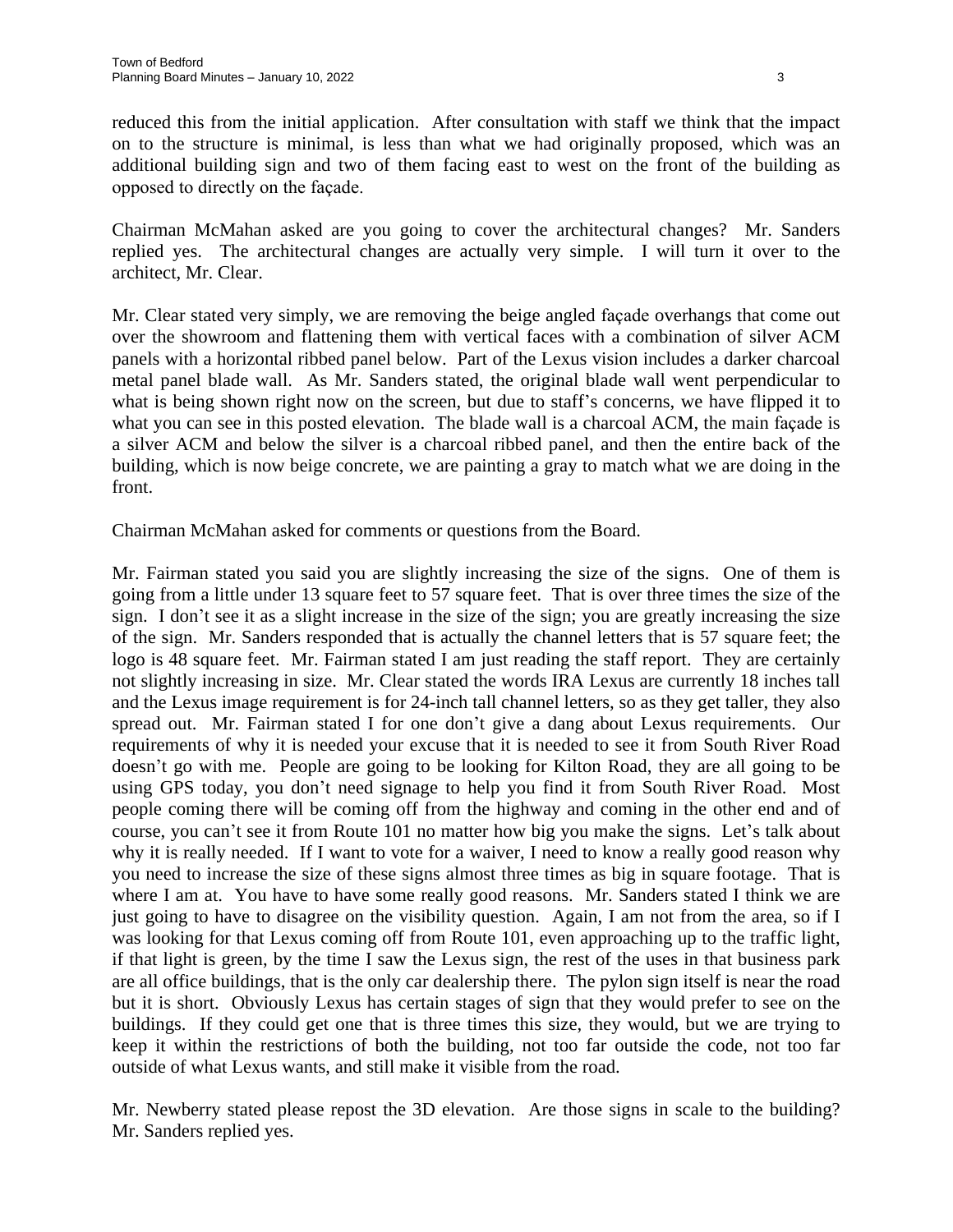Ms. Malcolm asked are you proposing any changes to the pylon sign? Mr. Sanders replied no.

Mr. Sullivan stated Ms. Hebert, I was wondering if you could clarify for me the square footage as measurement. It is essentially if you draw a box around the sign, that is it, so it is not the actual size of the sign. Because both of these have a lot of negative space in it. Ms. Hebert responded yes. Mr. Clear stated on the signage sheet you can see the little dashed line around all of the letters. Mr. Sullivan stated I just wanted to make sure that my math is right.

Chairman McMahan stated the Board has taken a look at what our standards are, people in business, like you said, would make it three times bigger if they could and that is understandable. Another thing that the Board does need to consider is the precedence that it is going to set and that's going down the road could have impact. There is no reason to believe that other people will not want to piggyback on that. In that vein is there any room here for a compromise starting with the service sign perhaps? Mr. Sanders replied there is. First of all, I would just like to say that one of the things that I forgot to mention that I think really works in our favor in the request for this waiver, this building is 170 feet back from the road. Minimum setback in this district is 50, and in fact, the maximum setback is 60, so we are almost three times as far from the road as we are legally allowed to be. As far as compromise, we have discussed this, we know we are asking for a rather significant waiver. One option we threw out there was not to change the service sign, for instance, that would reduce the total signage to less than 120 square feet, so each sign would average less than 40 square feet. We already have three signs on the building, based on Ms. Harris's calculations in her staff report, we would be looking at 30 square foot building signs. So if we were to remove the request to upgrade the service sign, that would reduce our total area so that each one would average under 40 square feet. We would be going from 131 square feet to 117.5 square feet.

Chairman McMahan asked Ms. Hebert, the distance from the road is that already been taken into consideration when we say 80 square feet? Ms. Hebert responded it has. The Town has a bonus sign area that is calculated when a building is set back greater than 150 feet from the public right-of-way, and for this property they would be permitted two wall signs each 40 square feet. Chairman McMahan asked so that would be 80 square feet plus the current size of the service size is? Mr. Sanders responded I believe the current size of the service size is 11.58 feet. Chairman McMahan asked so that would take it down to 90 square feet? Is that right? Mr. Sanders replied that would be 91 square feet. Chairman McMahan asked so the waiver is not to 131 square feet, it is 90 square feet? The two main signs are 40 square feet. Mr. Sanders responded the two main signs, we are allowed 40 square feet, the waiver that we are requesting is for one of them to be 48 square feet and the other one would be 57 square feet, and then the third sign is currently 11 square feet and we would not change that. Vice Chairman Duschatko asked Chairman McMahan, you are going with an average of 40 square feet? Chairman McMahan replied yes. That would be 120. Vice Chairman Duschatko stated what happens is you reduce the IRA Lexus sign; I assume you want the logo sign being the largest. Can you reduce that also or keep it the same size that it is? Mr. Clear stated instead of 24-inch tall letters, it would be 18 inch tall letters but I don't know what offhand the square footage is. Mr. Sanders stated it would be 9/16<sup>th</sup> of this, which would be about 31 square feet. If we were to go to the next size IRA Lexus size down, we would be knocking another 26 square feet off from the total area. Chairman McMahan asked so that would be 31 square feet for the IRA Lexus sign, 11 square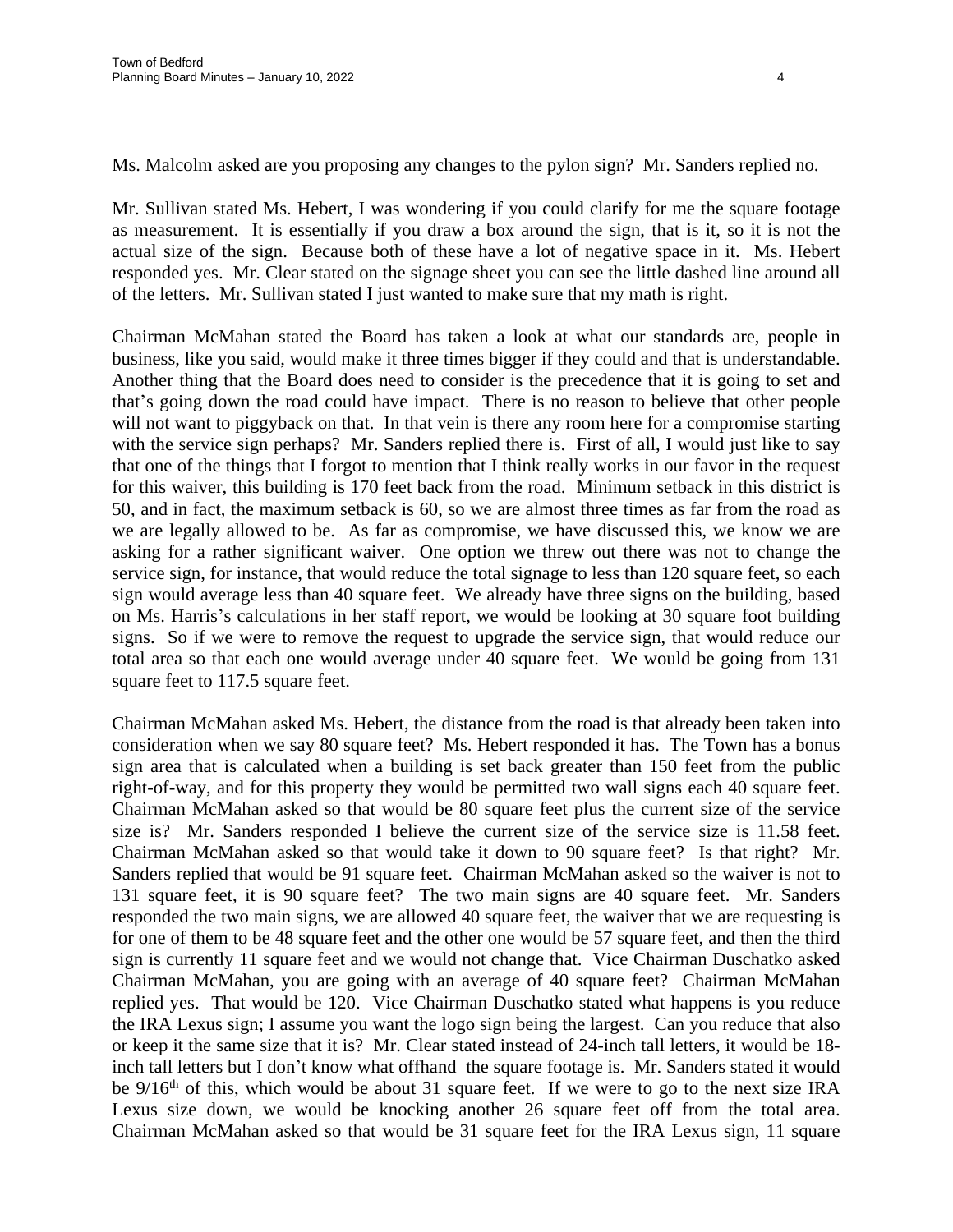feet for service, and the other one is going to be what? I want to make sure I get my math right. Mr. Sanders responded 49 square feet. That is a total of 91 square feet.

Mr. Clough stated I just think that since they are set back so far, at least in my opinion, I am willing to give them the full waiver. I used to work next to that dealership, and I remember driving by it and I said to myself, there is a car dealer there. It is so far back. I am tempted to give them grace here just because the proportion when they are located so far back. I don't see the waiver as doing any injustice.

Mr. Newberry stated I would just comment that I think that if you leave the service sign as it is and looking at the 3D rendering and considering the distance from the street, and also considering your responses to sign waiver criteria, I think I can support granting a waiver.

Mr. Nelson asked do you have any data on what percentage of the Lexus dealerships meet exactly their corporate standard? Mr. Sanders responded I know it is less than 100 percent, otherwise I would be unemployed.

Chairman McMahan opened the public hearing. There was no one in the public that wished to speak. The public hearing was closed.

Chairman McMahan stated there have been several things that have been proposed. The first one was to leave the service sign the same, and know we are talking about the other two signs. The reason I am saying this is that if we have motion, we probably ought to know what it is going to be so we can discuss that motion.

**MOTION by Mr. Newberry that the Planning Board approve the waiver from the Table of Performance Zone Sign Standards, Table 6, to allow three building signs of 31 square feet for the IRA Lexus sign, 11.58 square feet for the service sign (existing), 49 square feet for the logo sign in accordance with the application materials submitted by Independence Engineering, last revised December 20, 2021 with the following conditions to be fulfilled within one year and prior to plan signature, and the remaining conditions of approval to be fulfilled as noted:**

- **1. All conditions of the April 25, 2011 and January 25, 2010 Planning Board approvals shall remain in effect.**
- **2. Prior to the issuance of a certificate of occupancy for the building, all site improvements depicted on the plan shall be completed.**
- **3. The IRA sign would be reduced to 31 square feet and the existing service sign would be retained as is.**

Mr. Sanders asked may I request one slight change to that wording? That would be 31+/- square feet for the IRA Lexus sign, until we get the details on that sign.

**Mr. Newberry approved the change to his motion to read '31+/- square feet for the IRA Lexus sign.' Mr. Fairman duly seconded the amended motion. Vote taken - all in favor. Motion carried.**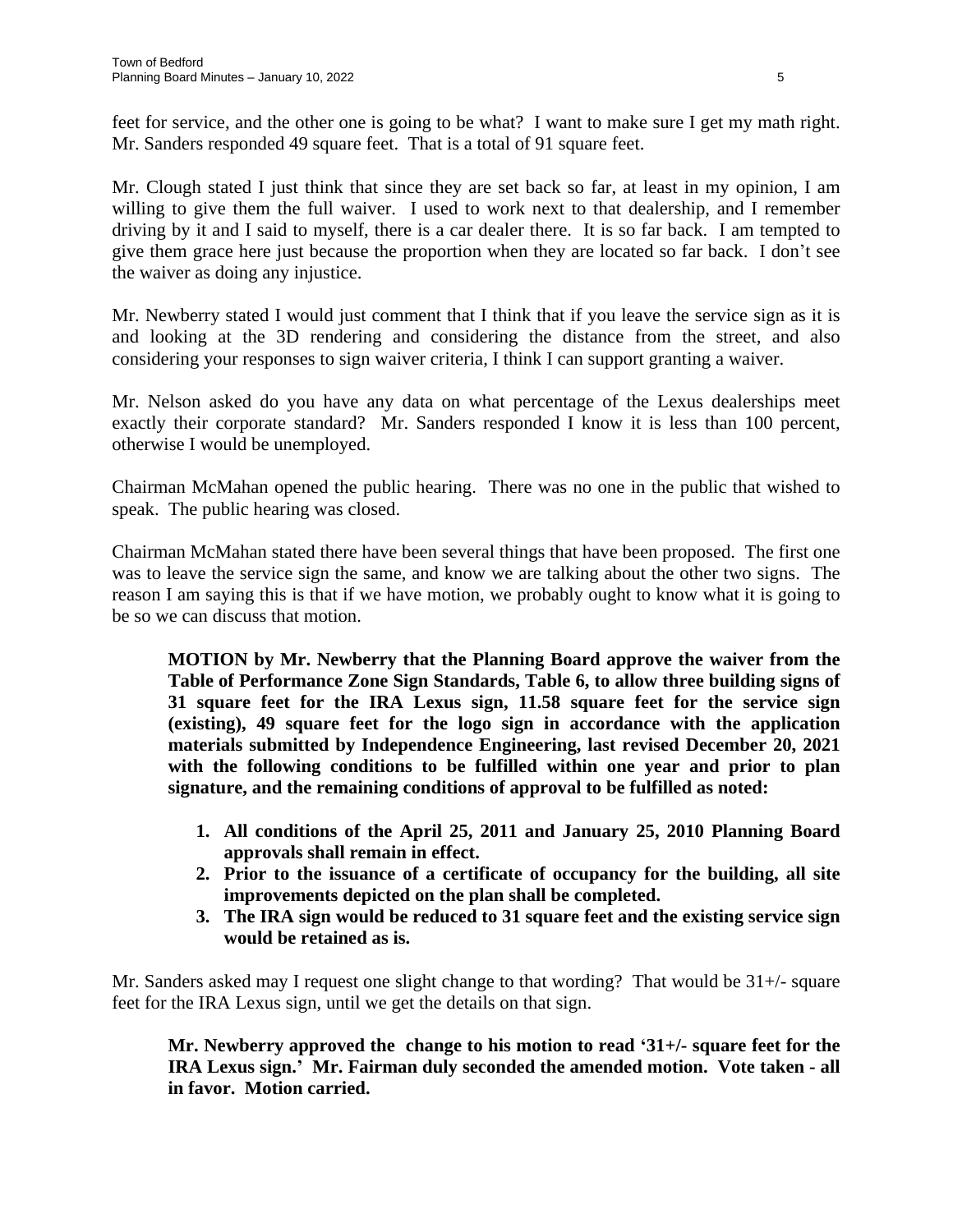**MOTION by Mr. Fairman that the Planning Board grant final approval of the architectural modifications and site plan amendment in accordance with the architectural plan by Clear Architectural Design, last revised December 20, 2021 and the site plan by Independence Engineering, last revised December 17, 2021, with the following conditions to be fulfilled within one year and prior to plan signature, and the remaining conditions of approval to be fulfilled as noted:**

- **1. The Director of Public Works and the Planning Director shall determine that the applicant has addressed all remaining technical review comments to the Town's satisfaction.**
- **2. In the event that the Planning Board approves the waivers, the plan shall be updated to list the waivers granted as approved.**
- **3. Prior to the issuance of a certificate of occupancy for the building, all site improvements depicted on the plan shall be completed.**

**Ms. Malcolm duly seconded the motion. Vote taken - all in favor. Motion carried.**

**2. The Planning Board will conduct the first public hearing on proposed zoning amendments submitted by the Planning Board. The full text of the amendments is available in the Town Clerk & Planning offices during normal business hours and on the Town website at [www.bedfordnh.org.](http://www.bedfordnh.org)**

Chairman McMahan stated what I would suggest is that we handle all three of them separately. There will be an introduction from which then the Board will ask questions and when the Board is done, we will go to a public hearing and when that is done, we will close the public hearing and then entertain a motion for extending the public hearing until January 24, 2022.

Ms. Hebert stated for an overview on the Zoning Amendment process. Tonight is the first of two public hearings that the Planning Board will have to discuss and review proposed Zoning Amendments. At the end of the second public hearing, which will be on January 24, 2022, the Planning Board will need to vote to move any of the Board recommended amendments to the Town Ballot and we will also vote to either support or not support any amendments submitted by citizens' petition. This year we have one amendment submitted by citizens' petition. For everyone's clarification, the citizens' petition is placed on the Town Ballot regardless of the Planning Board's recommendation for support, and then all of the amendments go to Town vote in March. For this year's Zoning Amendments, we have two proposed by the Planning Board and one citizens' petition.

Ms. Hebert stated we will take each Zoning Amendment individually, hold a public hearing on each Zoning Amendment, including the citizens' petition and then the Board would not be taking any final action on the Zoning Amendments at tonight's meeting. That would be done on January 24, 2022.

 **Amendment #1 - Zoning for Solar** – is intended to address the use of solar and other renewable energy systems and to establish local standards for siting and placement. The general purpose statement of the Zoning Ordinance (Section 275-3) supports incorporating zoning for solar energy systems.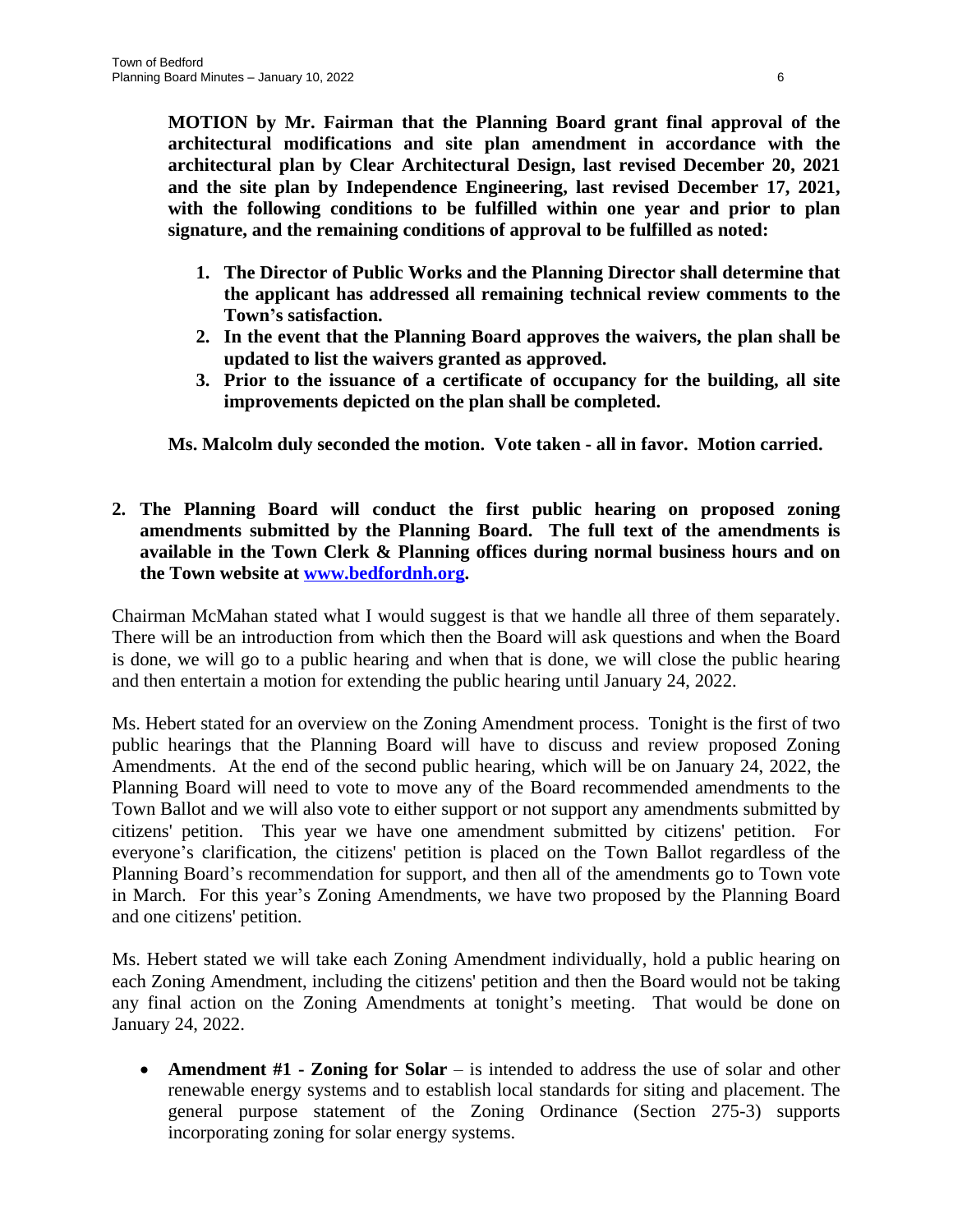Ms. Harris stated Zoning Amendment #1 for solar energy systems is intended to address the use of these systems and to establish local standards for siting and placement. The Board drafted this amendment to help guide solar development from small scale accessory uses up to large scale commercial uses and also in response to a zoning review conducted by the Energy Commission that aims to address barriers or gaps related to the development of solar energy systems.

Ms. Harris continued the proposed amendment creates a new section in the Zoning Ordinance and it incorporates most of the recommended changes from that analysis. The amendments include new definitions for solar ground-mounted and roof-mounted systems and it divides ground-mounted solar energy systems into three categories for small, medium and large. Roofmounted solar energy systems would continue to be permitted by right, regardless of size, in all zoning districts, the amendment clarifies the required dimensional standards for solar energy systems based on size in each zoning district and includes a process for granting Conditional Use Permits for the siting of medium- and large-scale solar energy systems in certain districts

Ms. Harris stated at the last meeting the Board made an update to the draft amendment and that was to increase the size of small scale ground-mounted solar energy systems to include systems that are up to 2,500 square feet, where they were previously set at 1,750 square feet. Besides that one update, the draft amendment looks the same as was last discussed with the Board.

Chairman McMahan asked for comments or questions from the Planning Board.

Mr. Newberry asked up to what point can we make relatively minor changes to either of these drafts? Ms. Hebert replied you could make minor amendments to the zoning but not significant amendments, and then the Town would need to repost the amendments for public hearing.

Mr. Newberry asked with regard to height in particular, is there a process that would allow for a waiver of the 15-foot proposed height limit? Ms. Harris responded I think the process would be a variance rather than a waiver. Mr. Newberry asked they would have to go to the Zoning Board of Adjustment in order to exceed the 15 feet? Ms. Harris replied correct. Mr. Newberry stated the reason I ask that is that I reviewed the tape from the meeting of the 20<sup>th</sup>, and I thought I heard it mentioned that the Energy Commission had some concerns about the 15-foot limit, so I am wondering whether we can either get some additional insight on what their concerns are and whether we need to tweak that number a little bit before this is actually reviewed to determine whether the Board wants to go forward with it. One thought I had was a 2-story building is typically 20 to 25 feet, so maybe something like 20 feet in height might be worth at least looking a little more at and considering. I think that if we are at 15 feet, I don't know the exact geometry, but it is probably going to require that an installation be pretty long in length if it is limited in height. I think if we can gain any better understanding of that it would be good before we lock this down and decide whether we want to send it forward.

The other comment I had was in earlier discussions we had talked a little bit about glare coming from an installation. I am just wondering whether we should look more closely at specifically addressing that. I think 2E kind of addresses that, but in looking around, I did discover a line, which I forwarded to staff that I think the Board may want to consider at least words to the effect and possibly applying that to ground installations. The line I found was that 'They shall be designed and located in order to prevent reflective glare toward inhabited buildings on adjacent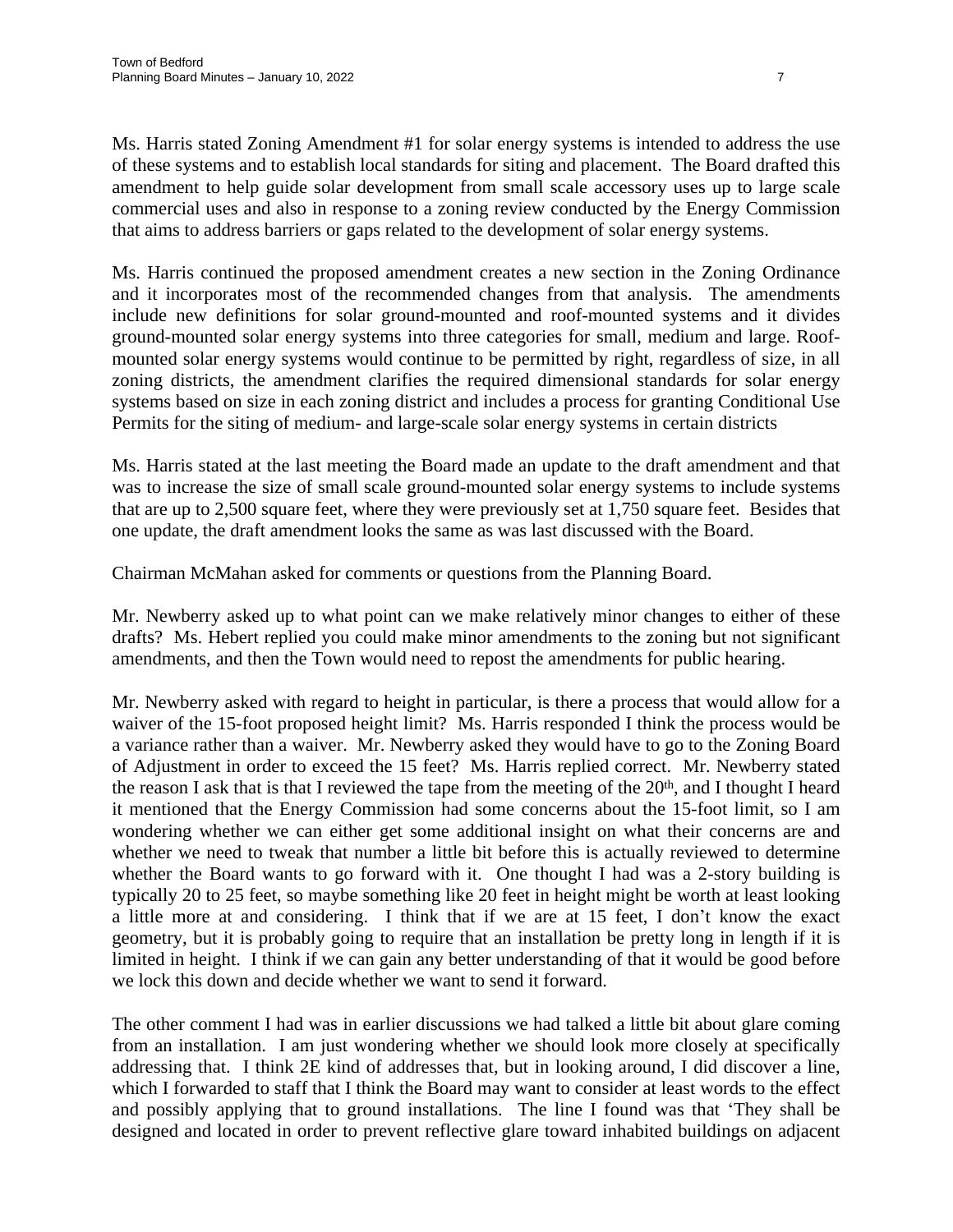properties and adjacent rights-of-way.' and I think that by adding that as a requirement we may make it a little clearer to anyone who is planning an installation so that they make it a part of their design effort to make sure that they address glare under those conditions. I think that is worth considering adding, but staff hasn't really had an opportunity to consider that as a suggestion. I did see that one and thought that might help both the Board, the Town and anyone planning and designing a solar installation. I think it might just make sense to apply that to ground installations where you are more likely to have glare conditions created as opposed to a residential roof installation. I think exempting a residential roof would avoid adding an unnecessary impediment to a roof installation. I don't think a roof installation is typically going to generate a significant glare to adjacent properties. That is my thoughts on it; I don't know how the Board feels about that.

Mr. Fairman stated I would like to follow-up with a couple of things that Mr. Newberry said. With regard to the height, one of the problems we have here is that solar arrays cannot be flat, they have to be at quite an angle to be effective and therefore the height becomes quite a problem with a large array, which I agree with Mr. Newberry that we need to understand the calculations for the height versus the size of the arrays and whether or not that would further restrict the size of what array would be allowed because they can't go higher because of the particular angle of the array. I would like to see more definition of that.

Mr. Fairman stated my second point; I agree with Mr. Newberry but it is my understanding that the last time we had a company looking to put solar panels in the Performance Zone, I asked about glare from the panels effecting the traffic coming into the airport because it was in the glide path. The answer we got at that point was that solar panels are designed now to not give much glare. I wonder if we could get a question back to SolSmart on that question of glare from solar panels and is it something that we should be concerned about. I am concerned with that, in fact, and I can't imagine how they can be designed totally not to give glare, but I would like to ask them about that since they were consulted on it. I think we could get some more information on that. Mr. Newberry stated I don't know if the designs are such currently that they have minimal glare. My thought would be that if we considered putting that in, then that puts the onus on the designer to address the issue, and if it is addressed through the design of the panel, that is great. Mr. Fairman stated I concur with the comment with putting that in. Chairman McMahan stated a simpler solution. Mr. Newberry stated the other thing I think to keep in mind is, I believe that at this latitude your ideal year-round angle is somewhere around 40 to 42 degrees, so if you think of that as a 45-degree angle conceptually, it is going to rise pretty rapidly. As it becomes wider, it is going to go up pretty quickly. I think that is something that, in my mind at least, we need to understand a little better whether that 15 feet minimum is reasonable or not because I think part of what I am hearing is that we want to try to make the regulations such that they meet the issue of aesthetics and safety across the town, but we also want to try to frame it in a manner that encourages that kind of development and/or minimizes the hoops and costs associated with considering that kind of an installation.

Chairman McMahan asked does staff have enough information from the Board. Ms. Hebert responded I think we do. We can amend the proposed zoning, assuming this is the direction the Board wants to go in, we would be looking for a motion at the end of this hearing to increase the height to 20 feet and to add the section Mr. Newberry suggested regarding glare.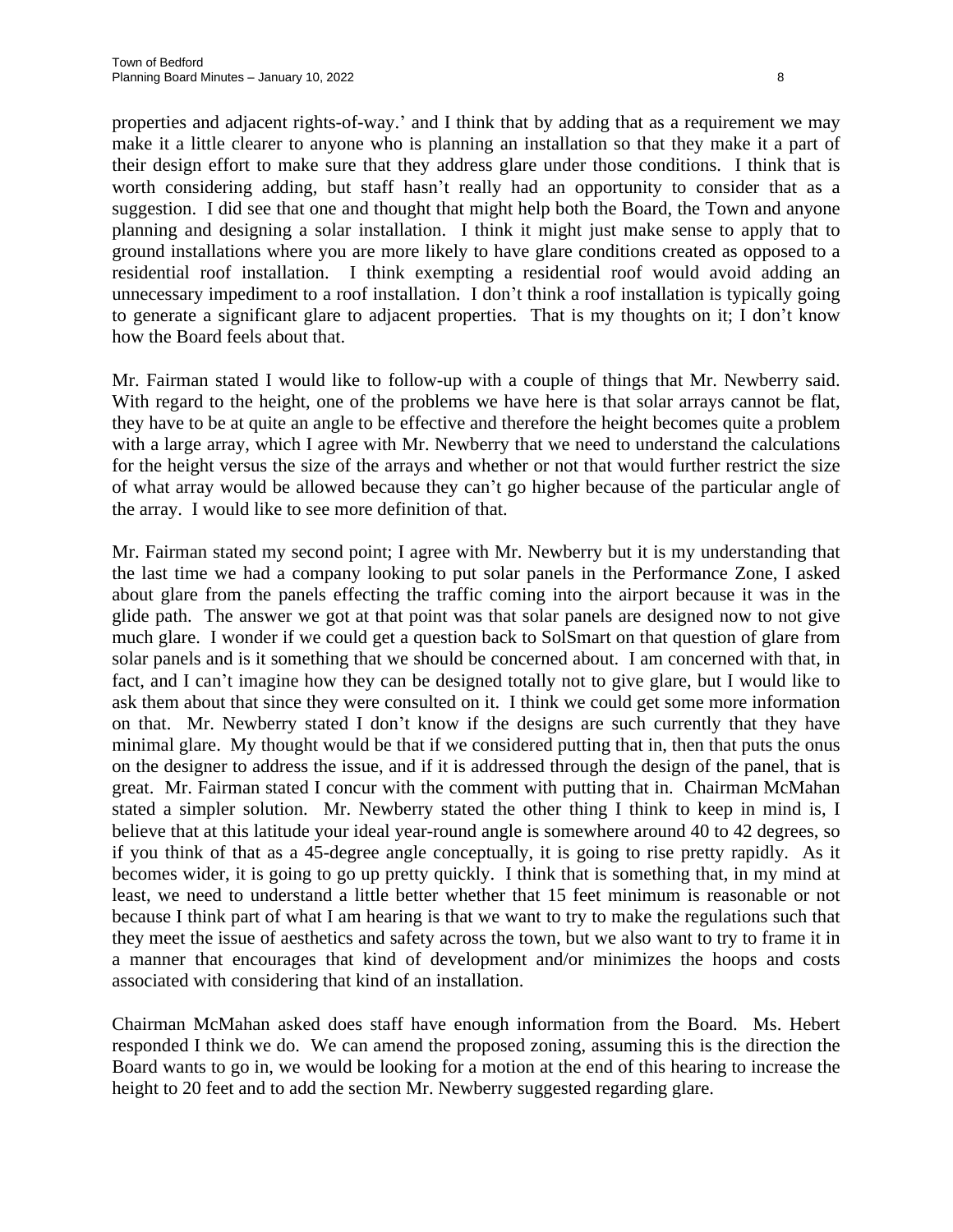Chairman McMahan opened the public hearing on proposed Amendment #1. There was no one in the public that wished to speak. The public hearing was closed.

**MOTION by Mr. Newberry that the Planning Board amend proposed Zoning Amendment #1 - Zoning for Solar - to increase the maximum height of a groundmounted solar installation to 20 feet and amend wording to the appropriate section to read that the design and location should prevent reflective glare to inhabited buildings on adjacent properties and adjacent rights-of-way. Ms. Malcolm duly seconded the motion. Vote taken - all in favor. Motion carried.**

**MOTION by Mr. Newberry that the Planning Board repost proposed Zoning Amendment #1 - Zoning for Solar - to reflect the two changes discussed at this meeting. Ms. Malcolm duly seconded the motion. Vote taken - all in favor. Motion carried.**

 **Amendment #2 - Detached Accessory Apartments** – is intended to allow the construction or conversion of existing accessory structures to detached accessory apartments in the Residential & Agricultural (RA) District, provided a Conditional Use Permit is approved by the Planning Board.

Ms. Hebert stated currently the Zoning Ordinance allows attached accessory apartments by right for single family dwellings in the General Residential district and the Residential and Agricultural districts. Attached apartments must meet certain requirements of the Zoning Ordinance and have to be contained within a single family dwelling and cannot exceed 1,000 square feet. The attached apartment must be connected to the existing home through heated interior space and cannot be located above a garage or detached from the living space of the main house at all.

Ms. Hebert continued over the years the Town has seen an increased demand for detached accessory apartments. They are not currently permitted anywhere in Bedford and during the recent Master Plan update the community expressed some support for considering a zoning amendment that would allow for this type of accessory apartment provided there was a review process in place, so we have a zoning amendment that establishes a Conditional Use Permit for the approval of detached accessory apartments.

Ms. Hebert stated over the years the Building Department has seen a demand for this type of housing for residents and is often in the position of determining whether a proposed detached structure is, in fact, an apartment or a pool house or an exercise room or a hobby room and they have asked the Board to consider a conditional use process or some permitting process that would allow for the creation of a legal detached accessory apartment. Detached apartments are often viewed as a mean to increase the supply of affordable housing goals without the need for additional infrastructure or significant land development. The zoning follows the zoning for the accessory attached apartments very closely and includes ten criteria for the granting of the Conditional Use Permit. The first being that only one accessory apartment, whether attached or detached, be permitted per lot, that the accessory apartment be clearly incidental to the primary use of the property for the single family dwelling, not have a gross floor area that is greater than 50 percent of the gross floor area of the single family dwelling, or greater than 1,000 square feet,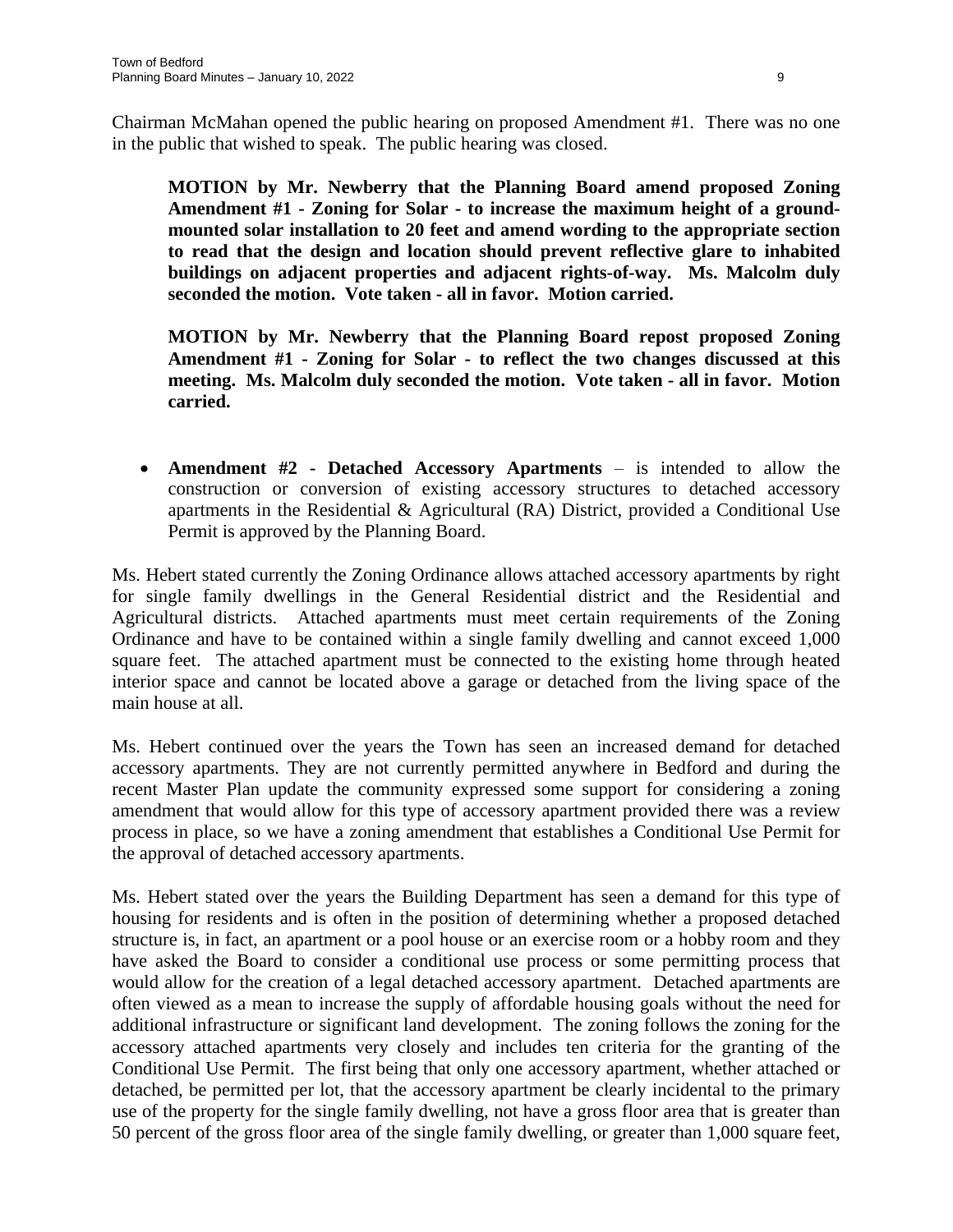which is consistent with the accessory apartment size limitations, the property would need to demonstrate that the septic system is at capacity and approved by the Department of Environmental Services, one parking space would need to be provided for the apartment, and no new driveways or curb cuts from the street could be constructed to serve the new apartment. One single driveway would need to serve both the main house and the detached apartment. In Bedford we have what is called soils based lot sizing so applicants for a detached accessory apartment permit would need to demonstrate that their property meets this minimum soils based lot sizing calculation for a home with the respective number of bedrooms that would be resulting with the additional apartment. If you had a 4-bedroom home and someone wanted to build a 1 bedroom apartment, they would need to demonstrate that they met the soils based lots sizing calculation for a 5-bedroom home. The detached accessory apartment cannot be converted into a condominium or any other form of legal ownership that is different from the ownership of the single family dwelling. There is a 2-bedroom limit on the detached accessory apartment and the detached structure needs to be located in the rear or side yard of the lot. Lastly, the exterior design needs to be compatible with the existing single family dwelling through the use of construction materials, architectural design and scale, and the Board may also impose any reasonable conditions or restrictions that they may feel would be necessary to carry out the purpose of the Zoning Ordinance. The zoning amendment also includes the definition of dwelling accessory detached apartment.

Mr. Fairman stated I have a question on Criteria #3. I am assuming that the detached accessory apartments would be attached into the same septic system as the main house. Ms. Hebert stated yes. Mr. Fairman asked I am wondering if that should be stated to be clearer to say that the existing septic system design capacity shall be approved the New Hampshire Department of Environmental Services for the additional usage? Ms. Hebert responded I don't think it is needed. This is the same criteria that we have for the attached apartment and State law requires an updated septic system. There is a standard that the DES uses. Mr. Fairman stated that is good.

Chairman McMahan opened the public hearing on proposed Amendment #2. There was no one in the public that wished to speak. The public hearing was closed.

 **Amendment #3** is a citizens' petition intended to limit the size of medical clinics in the Performance Zone to not more than two stories, including below grade, with a total building size not to exceed 20,000 SF. The petition also seeks to amend permitted uses in the Performance Zone to specify that medical clinics are subject to the proposed footnote in Table 2, Table of Uses.

Bill Greiner, 12 Aspen Lane, stated I am one of the petitioners with the proposed Zoning Amendment #3.

Mr. Greiner stated for some history; our Performance Zone was established for maximizing tax revenue from development in that corridor. It has been like that for the past several decades and has served our community very, very well. It has allowed flexible development, but the primary purpose is to be the economic engine and the tax driver in this community. Some of you were on the Planning Board about a decade ago when the TIFF district was set up in that corridor. At the time Dartmouth Hitchcock and Catholic Medical Center asked to have some practices located on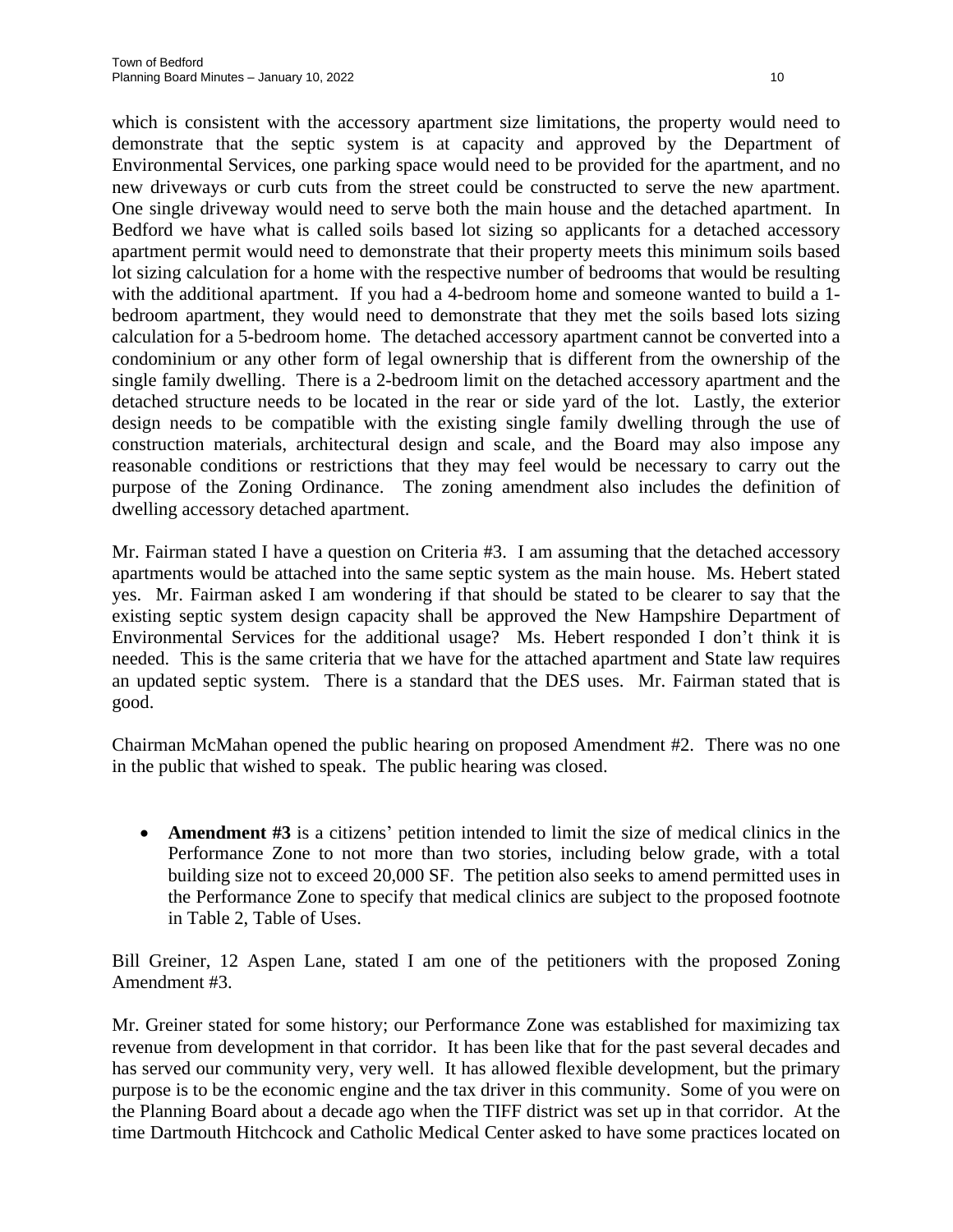South River Road, and the problem was the infrastructure there was not sufficient to handle what was being proposed. So the only way that that development could move forward was in cooperation with both the Town Council and the School Board at the time. So the TIFF district was set up, which basically used tax revenues from that development and every other development, as this Board knows, along that corridor in the Performance Zone north of Route 101 to the Manchester line, to pay into the TIFF district to better the infrastructure for the community so that the long-term investment in this community would be paid back through tax dollars. The Town Council has received zero tax dollars from the TIFF district improvements over the last decade, the School District has received zero tax dollars; that was all done for the future, it was a future investment made by the community, was supported by the community as a whole, it was supported by both boards, this Board has been very active and engaged, as people would be aware, in every project that has come forward since in the TIFF district. We are almost at the point where I think that bond is going to be paid off and finally our community will benefit from receiving the tax dollars, which have been deferred for the betterment of the community. Again, perspective is to how important that corridor is and that zone is and the thoughtfulness that has gone in for decades. It has not been willy, nilly, and this Board has been great in looking at projects and if a project doesn't make sense down there, this Board has been tough and understood what the bigger picture is.

Mr. Greiner stated in New Hampshire what we are seeing now, and we have seen it very recently in Salem, are several large medical organizations that are looking to put substantial facilities into southern New Hampshire, spent tens of millions of dollars on these projects, to generate tens of millions of dollars of profit for these entities, and then they turn around and raise their hand and say by the way we are a charity, we are a non-profit, we are doing this benevolently, we don't want to pay taxes. Salem is dealing with that right now with Mass General, and I think it is a matter of time before we see Mass General poke up here. I know nothing, this is purely conjecture, you could see them maybe take a run at Market & Main and then put some sort of campus there, raise their charity hand as a Massachusetts based non-profit and the community loses from a tax revenue standpoint. None of these projects that we talk about, whether it is the Salem one or what is going on in Nashua, what is going on on the seacoast, what may go on in Bedford, from bringing any new services to the area, they are just shuffling chairs that are already there and you have a group here that provides a certain specialty service and they are just moving them over here across the street or they are moving them down the road or just across the town line. It is not as if we are getting any new services, and I am not suggesting the services aren't valuable, it is just that we are being asked in many communities to subsidize these services.

Mr. Greiner stated again, the TIFF district is important, but it is only one thing. I think this amendment is not to prohibit medical offices from coming. There is a size restriction that could come and you could duplicate pretty much any other medical practice that we have in town. If they wanted to relocate or somebody wanted to come in there, what we are really doing is addressing what I would call the mega-plexes from these very large institutions that are choosing to come to, whether it is Salem, in the case of Mass General, or maybe Bedford, where you have a really good insurance paying mix. They are coming here because they can make a lot of money. That is fine if they are going to be a positive contributor to the community from a financial perspective. But if they want to build a smaller facility, this amendment doesn't prevent them from doing that, the Board also has the ability to give a waiver, if a proposal comes forward and somebody says we understand the history of the TIFF, we understand the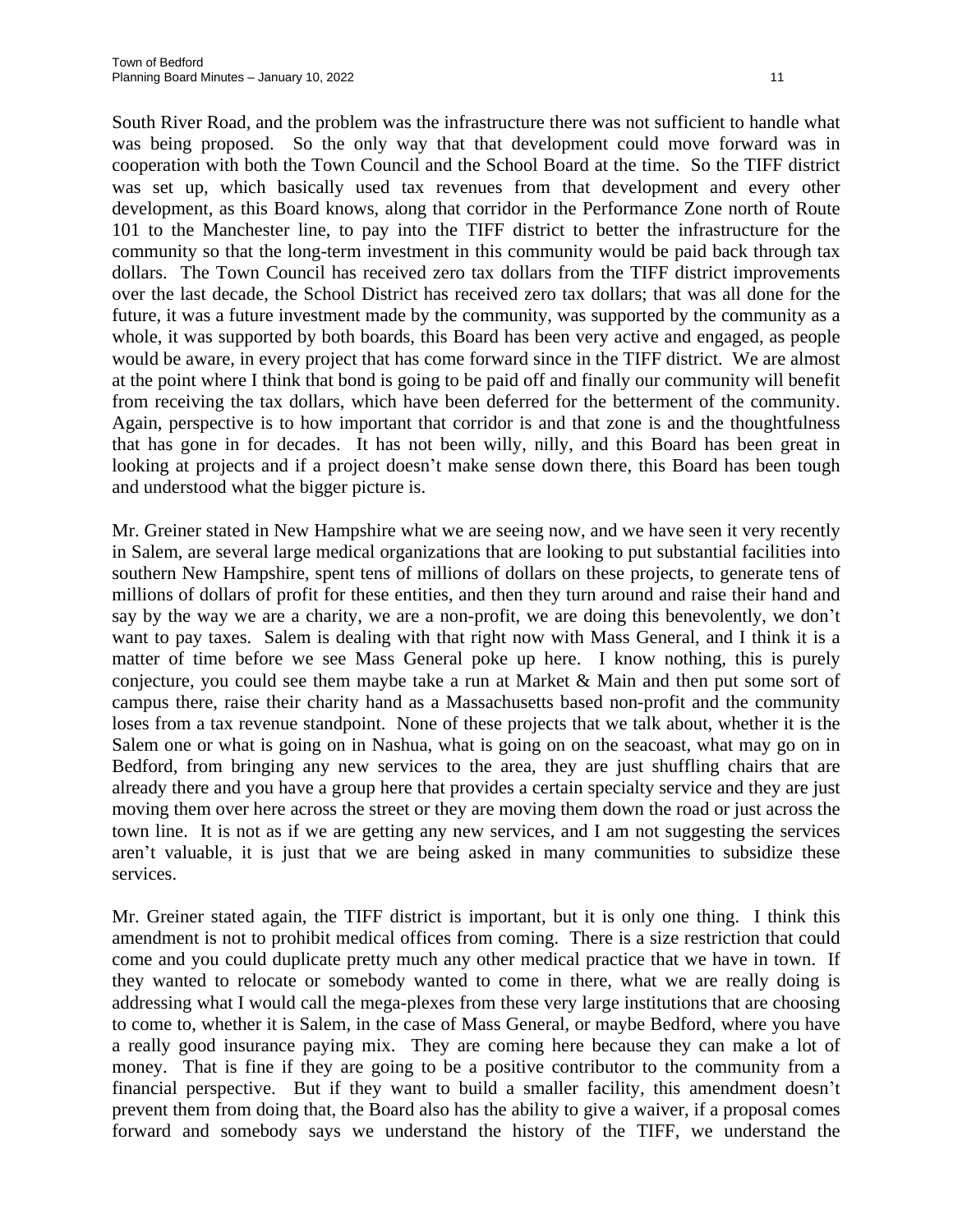community, we understand the Performance Zone, we understand the value of that, we are willing to pick up our fair share, we are willing to row the boat along with everybody else, the Board has the ability to give a waiver. But if one of these mega-plexes wanted to go in the Commercial Zone, the Highway Commercial Zone, the Industrial Zone, they wouldn't be limited to this, they could build a 200,000 square foot mega-plex if they wanted to. This is really geared at protecting the investment that has been made over the last few decades in the Performance Zone, particularly the TIFF district and allow the Town and the school to finally start to reap the tax benefits that have been deferred for a decade and that was kind of the promise and the understanding going forward a decade ago when that TIFF district was set up. If Mass General wanted to come in and they want to build a mega-plex in Bedford, they have several other commercial areas they can do that in town, it just doesn't have to be in the Performance Zone unless they came together with a proposal that made sense, an overall perspective given the community's needs, not just their own needs, you guys can give a waiver. In a nutshell, that is where it stands, and I am happy to take any questions, I am happy to defer if you get public comment or public input.

Chairman McMahan asked for comments or questions from the Board.

Mr. Fairman stated my concern is that this limits office space in the Performance Zone. The only office usage that we see down the horizon at all is medical office. We don't see other types of people coming in to develop offices. This restricts the potential tax revenue from the whole Performance Zone. You have the TIFF, the TIFF bond is going to be paid off and we will start getting the revenue from that unless the present owners of some of the buildings in the TIFF district decide to sell them to Mass General or some non-profit, they are going to stay the way they are and pay their share of taxes. I am more concerned about the rest of the area in the Performance Zone, where a group is going to maybe want to build a medical office building and you are saying you can't, and office buildings are one of the best potential uses in the Performance Zone and we are really restricting that at this point with this. That is my big concern. Mr. Greiner responded first of all, there is no elimination or limitation, it is just a size elimination. If you look at any of the private practice groups that are in Bedford, none of them would be impacted by this at all, zero. If we take a look, for example, at Manchester Urology, they are not in Bedford. They chose to move their operation from Manchester to Bedford and they were going to build everything that they needed, they would fall within this footprint. Mr. Fairman asked a 2-story? Mr. Greiner responded yes. Mr. Fairman stated most of our medical office buildings are much larger than that. Mr. Greiner responded correct, and again, if somebody wanted to come in and master plan this and build a bunch of 2-story buildings, they could do that, and they would be within this framework to do it, we wouldn't be turning them away to do that. You make a point of what if somebody sells a building, you have no control, I'm more concerned about the undeveloped land. There is an apartment project that this Board approved south of the TIFF district that is not moving forward because of cost, it doesn't make sense, that is a piece of property, and again, I am just going to pick on Mass General, they are not here, they could go in and buy that land tomorrow, put a 150,000 square foot facility on it and say they are tax free, so they are taking that property off the tax rolls, saying they are tax free, and now they are going to turn around and they are going to compete against Catholic Medical Center, who is paying property taxes in this town today, or they are going to compete against the dozen other medical practices in town that are competing today, not bringing any new services in, just coming in to take advantage of the affluence of this community in terms of taxes. I worry about the undeveloped properties. Mr. Fairman responded agreed, I worry about those too, and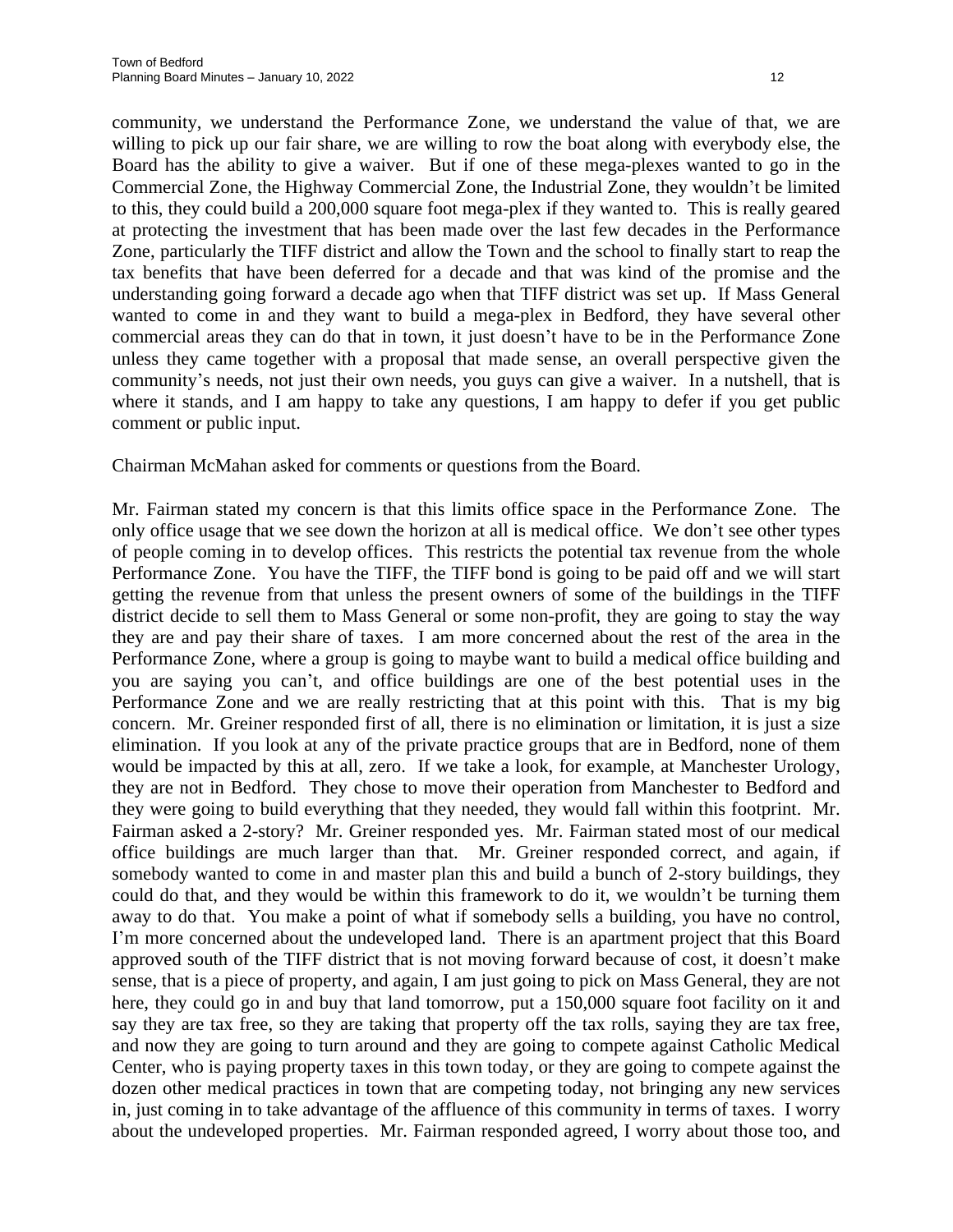those are the ones that I want to be able to have developed for office space and you are saying you can for a 2-story building. We are going to get much tax revenue out of the Performance Zone with the increased density, which is more than two stories. We need to be allowing more than two stories. Mr. Greiner responded if they are not paying taxes, you are not getting any tax revenue. That is the concern. Mr. Fairman stated I understand that, but why cut off all office space for something we don't know is really going to happen. Mr. Greiner responded because I don't think you are and as I say, you are allowed the 2-story, you are allowed that footprint to do it, it is not as if it is all or nothing. If there was a for-profit medical group that wanted to come in, there are three other commercial zones, if not four other commercial zones, where they could come in. Mr. Fairman stated they don't have much land.

Mr. Fairman stated let me ask another question. How many of the medical office buildings in this town do you and your associates personally own? Mr. Greiner responded we no longer own the one at Washington Place. We sold it. That is owned by an out-of-state entity that is forprofit, so I don't own that. Mr. Fairman asked you don't own anything? We own zero; Washington Place was sold, do not own any of it, myself or any of the other people that came in on that. Mr. Fairman asked in any part of town? Mr. Greiner replied I own one building on Route 101 and that is it. Washington Place I do not own.

Mr. Newberry asked how would this apply to a medical provider coming in and building an office structure of which they occupy something greater than 20,000 square feet but less than 50 percent of the whole structure? In other words, they come in and they build an office structure, they lease 60 percent of it out to commercial and they keep 30,000 square feet for their operations? Mr. Greiner responded I would have to defer to Ms. Hebert on that. Ms. Hebert stated they would still need a waiver for being in excess of the 20,000 square feet, so we would apply that to the use essentially.

Mr. Greiner stated again, going back to Mr. Fairman, this Board can give a waiver. That is the beauty of the Performance Zone because it is so flexible, there is no variance needed, it is all waiver based. You can do this case-by-case and what make sense for the community, what makes sense for the TIFF, what makes sense for the Performance Zone, how are we protecting that land and acting as stewards going forward. That zone was created very well and has served this community well for decades and the concern is with the finite amount of land left making sure that it gets, to your point, there is maximum density and it is being developed as a community the way it needs to be developed.

Mr. Fairman stated I wonder if it would be better if we required any medical office building of a certain size that was going to be a non-profit to pay pilot in lieu of taxes. Mr. Greiner responded pilot in lieu of taxes equal to the full tax bill, I love it, and I believe the waiver process gives you that ability. Without it there is zero way to enforce that. I have looked at this thing 20 ways to China. This may not be the best, it is the only way that I can see to protect the tax base down there. Ms. Hebert stated the pilot, the payment in lieu of taxes is 100 percent voluntary on behalf of the non-profit organization. Mr. Greiner asked so this Board has the ability to negotiate, as it does with every development that comes in front of it, you ask for money for offsite improvements, you ask for money for impact fees, you ask for money for recreation, and this Planning Board and Planning Boards before have done a very good job of standing up and representing the taxpayers as a community, and I trust this Board and future Boards with a waiver process. If there was something that came in, to Mr. Newberry's example, with a 60,000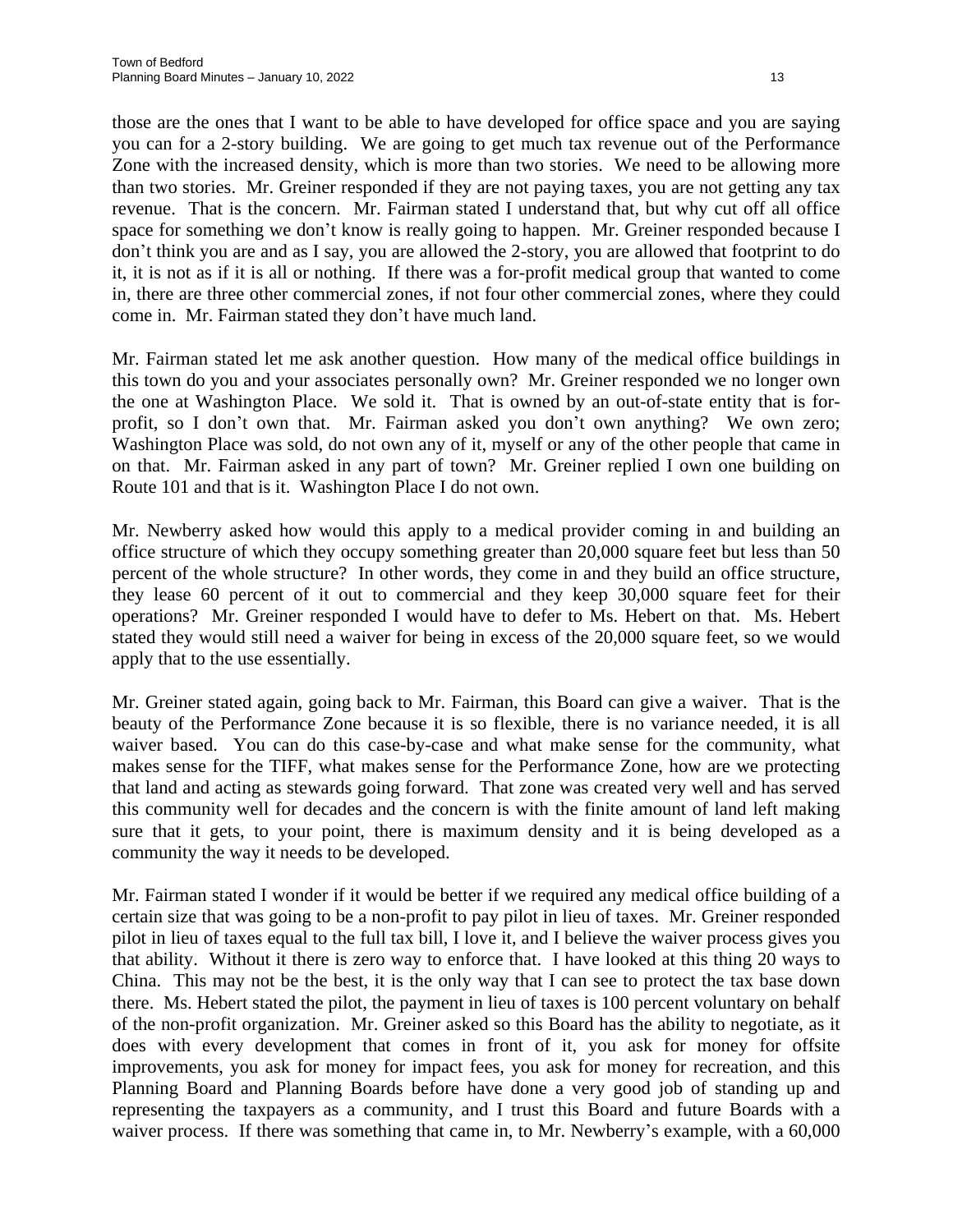square foot building and 25,000 was going to be medical and 35,000 square feet was going to be non, what do you do, I trust this Board to make a decision, I trust this Board has that ability to give waivers or not give waivers as it sees fit based on what makes sense for the community. This Board has done a very good job standing up to developers when it needs to stand up to developers when things dont make sense for this community, and this Planning Board has done a very good job of standing with developers when things do make sense and I trust this Board today and in the future to do this. I wish there was another way; this is not perfect but it protects the future.

Mr. Nelson stated Ms. Hebert, there is similar restrictions to an enterprise like this in other local areas. Ms. Hebert replied no, it is not common to limit the size of a medical clinic. Mr. Nelson asked it is not? Ms. Hebert replied no it is not.

Chairman McMahan opened the public hearing on the proposed citizens' petition Amendment #3.

Craig Beck of Dartmouth Hitchcock, Chief Operating Officer for our community group practice in southern New Hampshire, inclusive of our practices here in Bedford. We have three operating addresses in the town of Bedford. Regional offices at 5 Bedford Place where my office is located, and we have two clinics on South River Road that was referenced in the previous presentation as well.

Mr. Beck stated thank you very much for the opportunity to present Dartmouth Hitchcock's position as it relates to a potential zoning amendment, specifically the amendment that would set limits on future development of medical clinics in the Performance Zone to a maximum size of 20,000 square feet and two stories, including any below grade building. Succinctly stated, it is Dartmouth Hitchcock's position that this amendment is not in the best interest of the Town of Bedford and its residents and should not be supported by the Planning Board. Dartmouth Hitchcock has had an adult and pediatric primary care medical clinic at our South River Road location since 1988. During this time the Dartmouth Hitchcock system has also introduced women's health and select specialty services to the Bedford community currently located in a separate location on South River Road as well, 5 Washington Place. That is over 30 years of delivering high quality, high value, compassionate primary care and specialty care to thousands of Bedford residents, regardless of ability to pay or insured status. All of our clinical services are supported by the State's leading academic health system, ensuring the highest quality through research, education and continually improving clinical delivery. Our goal is to continue to make a positive impact on the health and wellness of this community and our patients. We will do so by continuing to deliver the services we currently provide together with new highly specialized services that do not exist in the community today. Dartmouth Hitchcock has owned a sizable portion of land in the Performance Zone on Kilton Road for five years. This land represents our investment, our commitment to this community, and it is worth noting a large number of clinicians and staff live in this community and care for its residents. Any support given to the zoning amendment is limiting and potentially eliminating our ability to provide the significantly positive impact to both the residents of Bedford and the town itself.

Mr. Beck stated with respect to the information previously presented regarding Dartmouth Hitchcock's tax status, all I would say is that Dartmouth Hitchcock is a charitable tax exempt organization based on the significant community benefit that we provide. This Board probably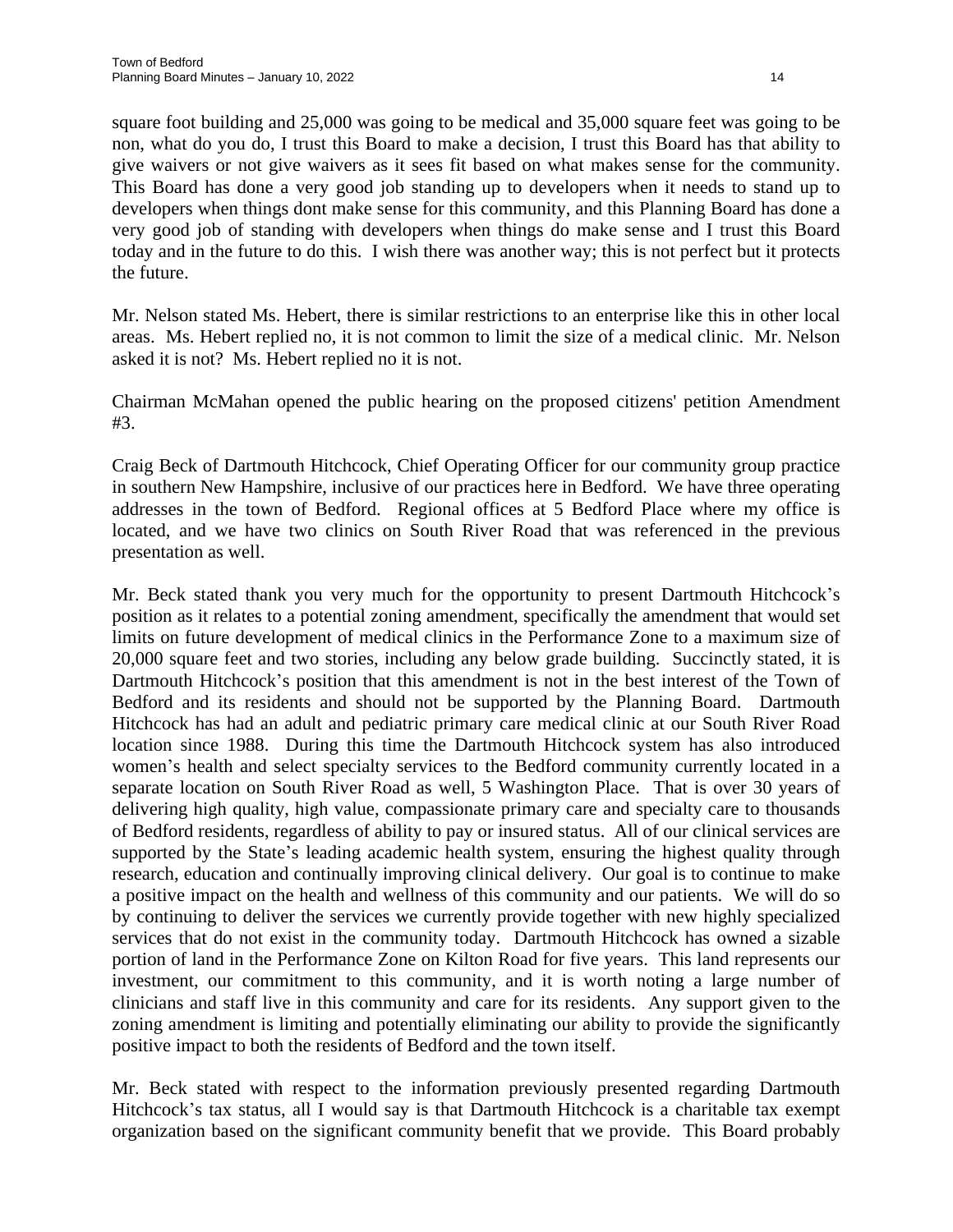does know that we are currently in litigation to resolve any disputes regarding our tax exempt status and we fully anticipate a mutually beneficial resolution to that litigation soon. Thank you very much for the opportunity to present.

Mr. Greiner stated I wanted to follow up on what this gentleman just said. Since 1988 he is correct that Dartmouth has operated medical practice behind T-Bone's, and they have been good taxpaying citizens for a long time. They decided to sue this community, sue the taxpayers, because they no longer want to pay taxes in this community. I don't think it has anything to do with the location they are at. He hit the nail on the head; they own a big piece of property in the Performance Zone, one of those large undeveloped properties, that could generate seven figures of tax revenue, contribute to the TIFF district, be a good community partner, unless they want to withdraw the lawsuit today, and I know they have the ability to do that if they wanted to and resolve it today, that lawsuit is really about avoiding seven figures of property taxes. That is really what it is. I welcome a mutually agreeably settlement that would pay a pilot, 100 percent of the taxes, then we wouldn't have to worry about waivers and other things like that. He has hit it right on the head.

Mr. Fairman asked Ms. Hebert, you stated that this would not prevent a hospital? Ms. Hebert replied that is correct. A medical clinic is not considered a hospital. Mr. Fairman asked is there anything additional we could put in there that would? Ms. Hebert replied we cannot amend the zoning petition in any way. Mr. Fairman responded thank you.

Mr. Newberry stated I don't have a comment on proposed Amendment #2, but I do have a comment that I would like to make on proposed Amendment #1 before we lose anybody in the audience interested in solar. I wanted to revisit something on proposed Amendment #1. With the issue of glare, I had mentioned when I was kind of giving the background that I thought maybe we want to consider limiting that to ground-mounted, and I think the way I ad-libbed the amendment it didn't address that. I think the way I ad-libbed the amendment is that it would apply to everything, including residential roof installations, which in my mind is probably one we should consider exempting, but I think I missed that in my ad-lib and I just wanted to point that out. Chairman McMahan stated we can take that as a motion and does the second concur? Mr. Newberry stated I just wanted to point that out and see if the Board had any feelings about that one way or the other or if the Board is good with leaving it as applying to any and all. Chairman McMahan asked do you believe it clarifies it by making this change? Mr. Newberry responded my intent was not to burden roof residential installations with the requirement to address preventing glare in the design and siting of an installation. I don't know how the rest of the Board feels about that, whether we want to go back and change that or let it ride the way it is. Mr. Fairman stated looking at it, I think what you amended was 2B, the 15 feet is particularly ground-mounted, where you increased that from 15 to 20 feet. Mr. Newberry stated and that would apply obviously I think to ground-mounted. What I was going back to was the question of placing the requirement for glare to be addressed as a part of the design siting, and I think the way I drafted it, would apply to all installations, and my take would be that I would prefer to limit that to ground-mounted for the simple reason of not burdening a residential roof installation with having to address glare, which is probably in 99 out of 100 instances of a roof installation not an issue. But if we live it the way it is, my expectation would be that installation would also have to address that requirement. Does that make sense to staff? Ms. Hebert responded it does.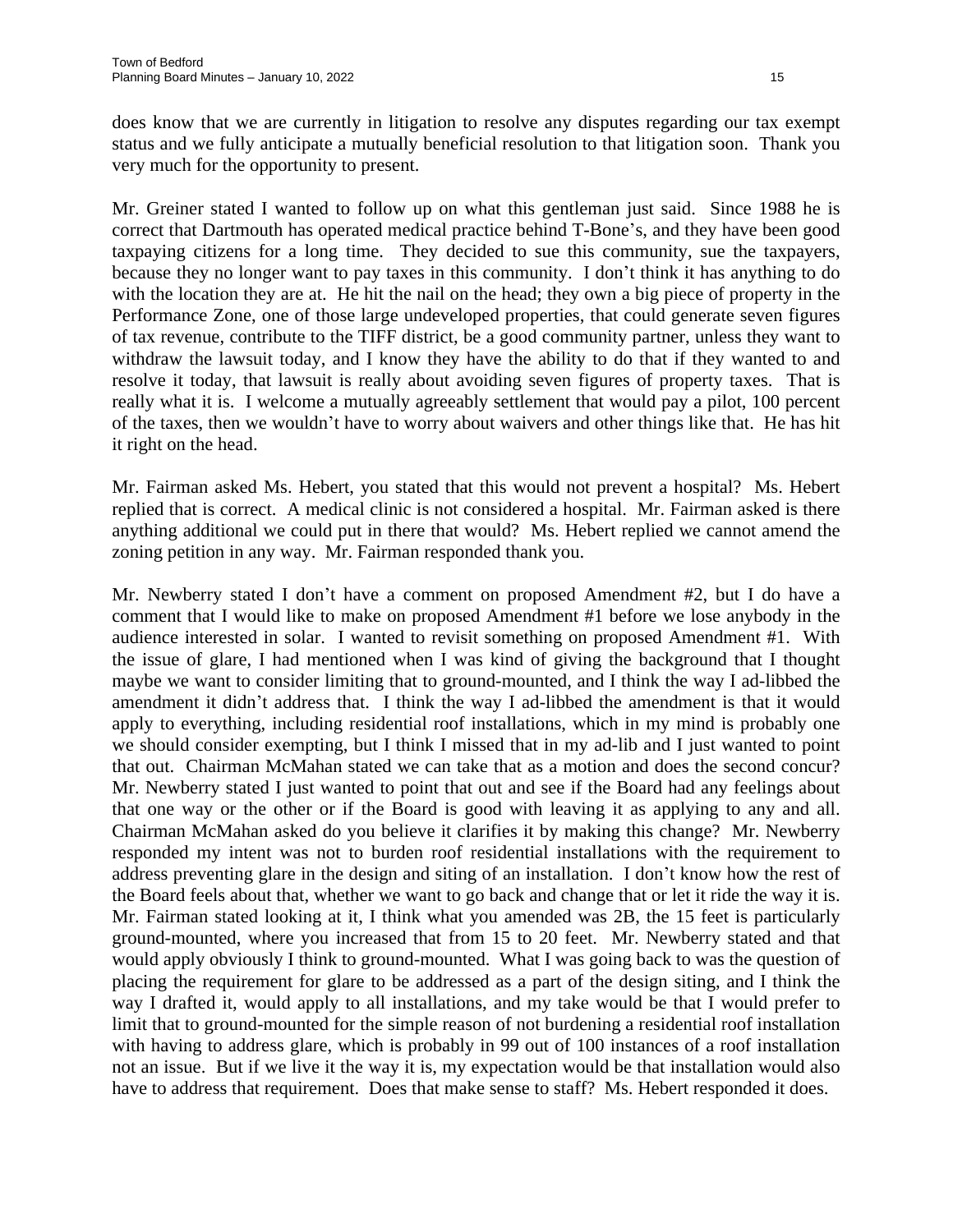Vice Chairman Duschatko stated I have one comment or question and I don't know if it exists here. If you had a situation where you had a 1-story ranch house design with solar panels on that roof and say it was abutting a 2-story house, you could conceivably have a glare problem from the roof to the second floor of the abutting house. I am not saying it even exists, I would have to look at all of the angles, obviously, but doesn't that sort of work against. Mr. Newberry responded there aren't that many roof installations that really hit 40 degrees. That is close to a 12:12 pitch. I don't think there are all that many roofs around that are 12:12 or greater. Vice Chairman Duschatko stated no, but they could build a frame to get that. I am thinking it through. It is a ridiculous type of situation. I just don't want to see us back ourselves in that particular corner. Mr. Fairman stated I don't see any harm having it on all the way that you worded it. Mr. Newberry stated if the Board is good with it, that is fine. I just wanted to revisit that because my concern was unnecessarily burdening a residential installation. Chairman McMahan stated why don't we take this as a discussion and if there is any further discussion on it, leaving it as it is, then there is no need for another motion and the motion stands. Mr. Newberry stated I am good with that. Chairman McMahan stated that is a good point.

**MOTION by Mr. Newberry that the Planning Board continue this public hearing to the January 24, 2022 Planning Board meeting. Vice Chairman Duschatko duly seconded the motion. Vote taken - all in favor. Motion carried.**

### **V. Approval of Minutes of Previous Meetings:**

**MOTION by Ms. Malcolm to approve the minutes of the December 20, 2021 Planning Board meeting as written. Vice Chairman Duschatko duly seconded the motion. Vote taken; motion carried, with Mr. Newberry abstained.**

#### **VI. Communications to the Board:**

The next Planning Board meeting is scheduled for January 24, 2022.

Mr. Fairman stated those comments about some legal process with Dartmouth Hitchcock suing the Town about taxes, is there any information about that that you can get and share with the Board. Ms. Hebert responded unfortunately they are in discussions, Vice Chairman Duschatko may have more information on that than I do, but it is a pending legal matter so I don't have anything to share other than there is an appeal in place and litigation is ongoing.

#### **VII. Reports of Committees:** None

#### **VIII.Adjournment:**

**MOTION by Mr. Fairman to adjourn at 8:17 p.m. Ms. Malcolm duly seconded the motion. Vote taken – all in favor. Motion carried.**